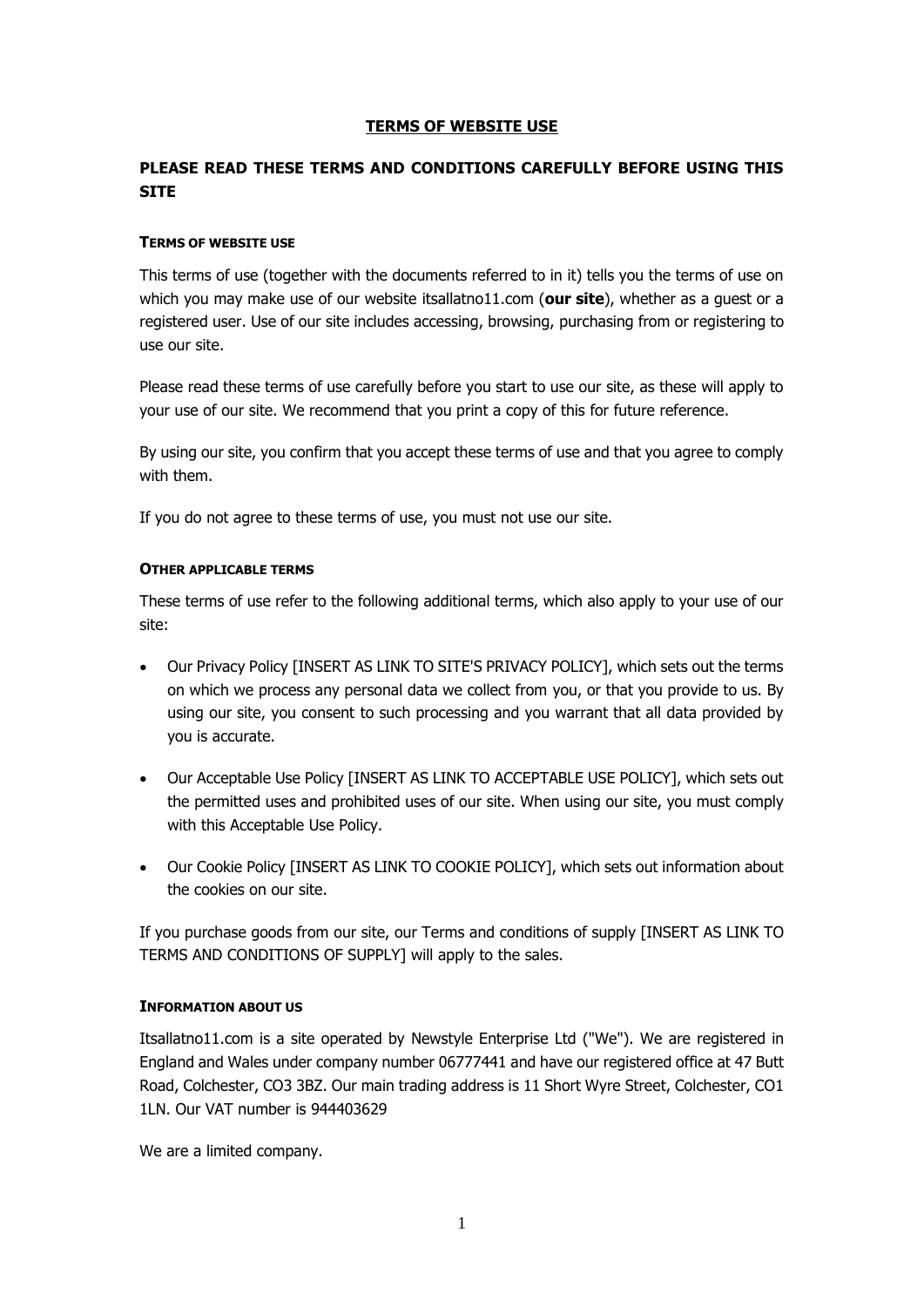#### **CHANGES TO THESE TERMS**

We may revise these terms of use at any time by amending this page.

Please check this page from time to time to take notice of any changes we made, as they are binding on you.

### **CHANGES TO OUR SITE**

We may update our site from time to time, and may change the content at any time. However, please note that any of the content on our site may be out of date at any given time, and we are under no obligation to update it.

We do not guarantee that our site, or any content on it, will be free from errors or omissions.

### **ACCESSING OUR SITE**

Our site is made available free of charge.

We do not guarantee that our site, or any content on it, will always be available or be uninterrupted. Access to our site is permitted on a temporary basis. We may suspend, withdraw, discontinue or change all or any part of our site without notice. We will not be liable to you if for any reason our site is unavailable at any time or for any period.

You are responsible for making all arrangements necessary for you to have access to our site.

You are also responsible for ensuring that all persons who access our site through your internet connection are aware of these terms of use and other applicable terms and conditions, and that they comply with them.

Our site is directed to people residing in the United Kingdom. We do not represent that content available on or through our site is appropriate or available in other locations. We may limit the availability of our site or any service or product described on our site to any person or geographic area at any time. If you choose to access our site from outside the United Kingdom, you do so at your own risk.

#### **YOUR ACCOUNT AND PASSWORD**

If you choose, or you are provided with, a user identification code, password or any other piece of information as part of our security procedures, you must treat such information as confidential. You must not disclose it to any third party.

We have the right to disable any user identification code or password, whether chosen by you or allocated by us, at any time, if in our reasonable opinion you have failed to comply with any of the provisions of these terms of use.

If you know or suspect that anyone other than you knows your user identification code or password, you must promptly notify us at contactus@itsallatno11.com.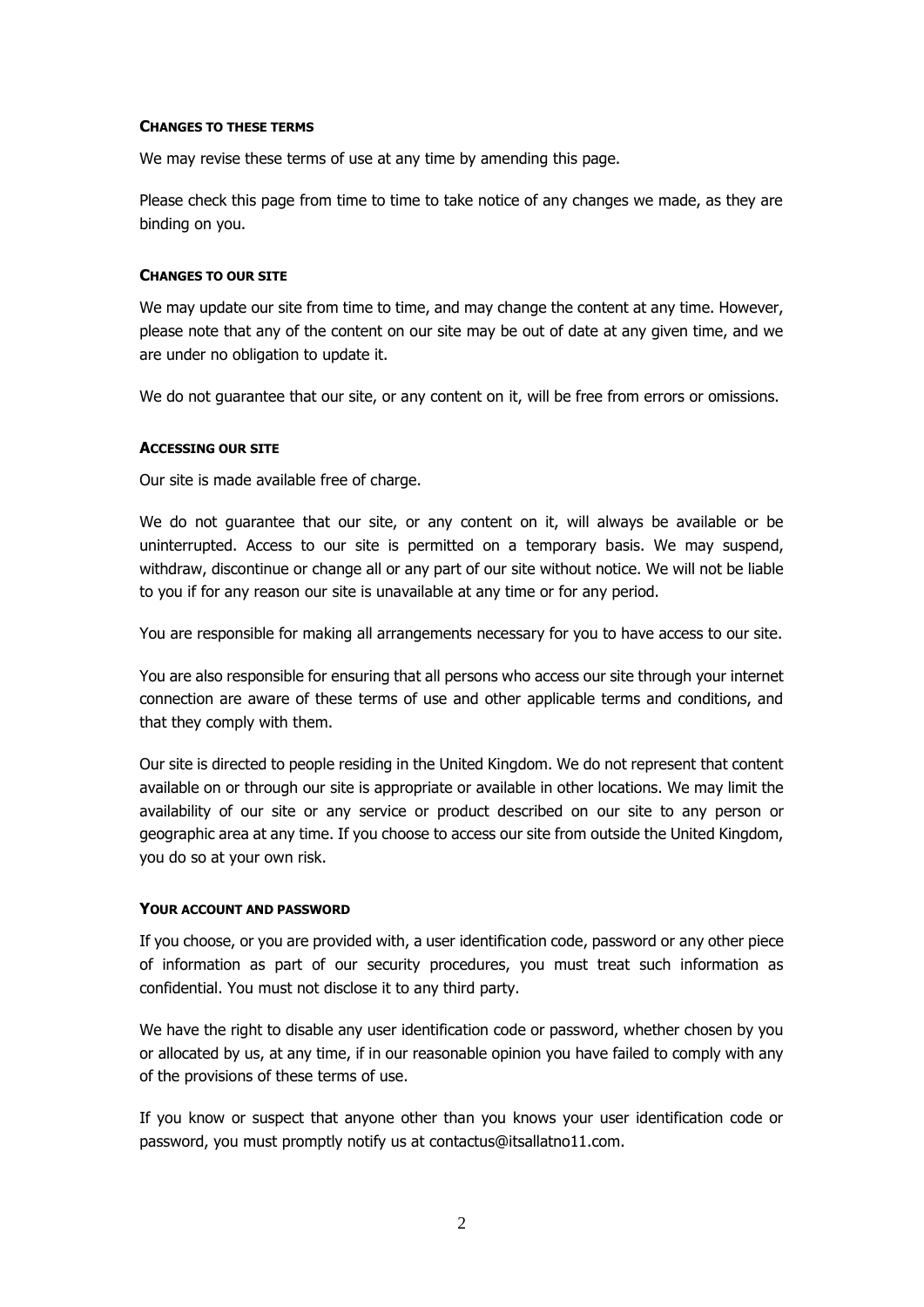#### **INTELLECTUAL PROPERTY RIGHTS**

We are the owner or the licensee of all intellectual property rights in our site, and in the material published on it. Those works are protected by copyright laws and treaties around the world. All such rights are reserved.

You may print off one copy, and may download extracts, of any page(s) from our site for your personal use and you may draw the attention of others within your organisation to content posted on our site.

You must not modify the paper or digital copies of any materials you have printed off or downloaded in any way, and you must not use any illustrations, photographs, video or audio sequences or any graphics separately from any accompanying text.

Our status (and that of any identified contributors) as the authors of content on our site must always be acknowledged.

You must not use any part of the content on our site for commercial purposes without obtaining a licence to do so from us or our licensors.

If you print off, copy or download any part of our site in breach of these terms of use, your right to use our site will cease immediately and you must, at our option, return or destroy any copies of the materials you have made.

### **NO RELIANCE ON INFORMATION**

The content on our site is provided for general information only. It is not intended to amount to advice on which you should rely. You must obtain professional or specialist advice before taking, or refraining from, any action on the basis of the content on our site.

Although we make reasonable efforts to update the information on our site, we make no representations, warranties or guarantees, whether express or implied, that the content on our site is accurate, complete or up-to-date.

#### **LIMITATION OF OUR LIABILITY**

Nothing in these terms of use excludes or limits our liability for death or personal injury arising from our negligence, or our fraud or fraudulent misrepresentation, or any other liability that cannot be excluded or limited by English law.

To the extent permitted by law, we exclude all conditions, warranties, representations or other terms which may apply to our site or any content on it, whether express or implied.

We will not be liable to any user for any loss or damage, whether in contract, tort (including negligence), breach of statutory duty, or otherwise, even if foreseeable, arising under or in connection with:

• use of, or inability to use, our site; or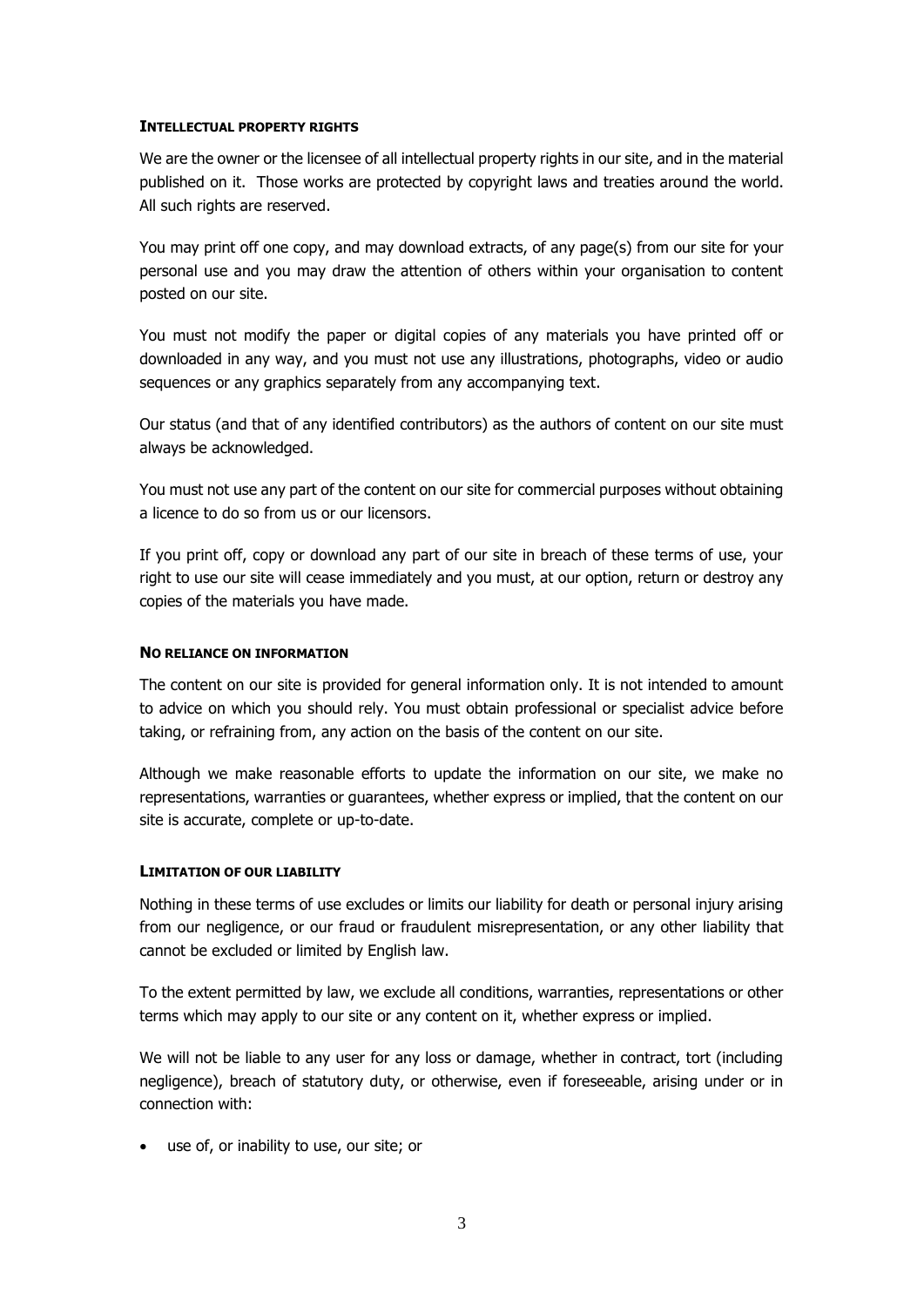• use of or reliance on any content displayed on our site.

If you are a business user, please note that in particular, we will not be liable for:

- loss of profits, sales, business, or revenue;
- business interruption;
- loss of anticipated savings;
- loss of business opportunity, goodwill or reputation; or
- any indirect or consequential loss or damage.

If you are a consumer user, please note that we only provide our site for domestic and private use. You agree not to use our site for any commercial or business purposes, and we have no liability to you for any loss of profit, loss of business, business interruption, or loss of business opportunity.

We will not be liable for any loss or damage caused by a virus, distributed denial-of-service attack, or other technologically harmful material that may infect your computer equipment, computer programs, data or other proprietary material due to your use of our site or to your downloading of any content on it, or on any website linked to it.

We assume no responsibility for the content of websites linked on our site. Such links should not be interpreted as endorsement by us of those linked websites. We will not be liable for any loss or damage that may arise from your use of them.

Different limitations and exclusions of liability will apply to liability arising as a result of the supply of any goods by use to you, which will be set out in our Terms and conditions of supply.

# **RIGHTS YOU LICENCE**

When you upload or post content to our site, you grant the following licenses:

- A worldwide, non-exclusive, royalty-free, transferable licence to use, reproduce, distribute, prepare derivative works of, display, and perform that content in connection with the services provided by our site and across different media and to promote the site or services; and
- A worldwide, non-exclusive, royalty-free, transferable licence to allow third parties to use the content for their purposes.

We will only ever use your materials to carry out your instructions to us  $-$  unless, very exceptionally, a court or other regulator orders us to disclose them.

# **VIRUSES**

We do not guarantee that our site will be secure or free from bugs or viruses.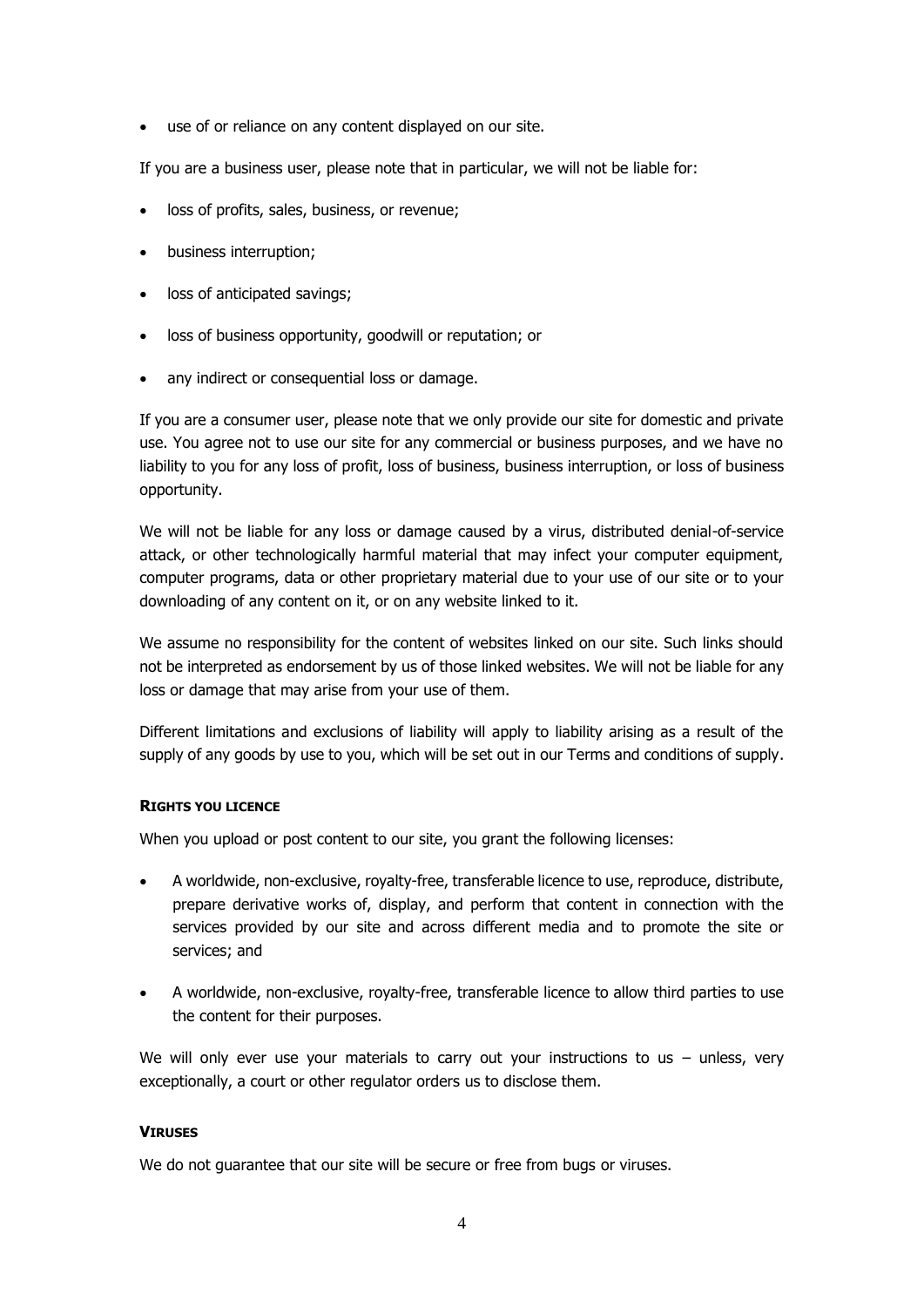You are responsible for configuring your information technology, computer programmes and platform in order to access our site. You should use your own virus protection software.

You must not misuse our site by knowingly introducing viruses, trojans, worms, logic bombs or other material which is malicious or technologically harmful. You must not attempt to gain unauthorised access to our site, the server on which our site is stored or any server, computer or database connected to our site. You must not attack our site via a denial-of-service attack or a distributed denial-of service attack. By breaching this provision, you would commit a criminal offence under the Computer Misuse Act 1990. We will report any such breach to the relevant law enforcement authorities and we will co-operate with those authorities by disclosing your identity to them. In the event of such a breach, your right to use our site will cease immediately.

#### **LINKING TO OUR SITE**

You may link to our home page, provided you do so in a way that is fair and legal and does not damage our reputation or take advantage of it.

You must not establish a link in such a way as to suggest any form of association, approval or endorsement on our part where none exists.

You must not establish a link to our site in any website that is not owned by you.

Our site must not be framed on any other site, nor may you create a link to any part of our site other than the home page.

We reserve the right to withdraw linking permission without notice.

The website in which you are linking must comply in all respects with the content standards set out in our Acceptable Use Policy.

If you wish to make any use of content on our site other than that set out above, please contact contactus@itsallatno11.com

#### **THIRD PARTY LINKS AND RESOURCES IN OUR SITE**

Where our site contains links to other sites and resources provided by third parties, these links are provided for your information only.

We have no control over the contents of those sites or resources.

# **APPLICABLE LAW**

If you are a consumer, please note that these terms of use, its subject matter and its formation, are governed by English law. You and we both agree to that the courts of England and Wales will have non-exclusive jurisdiction. However, if you are a resident of Northern Ireland you may also bring proceedings in Northern Ireland, and if you are resident of Scotland, you may also bring proceedings in Scotland.